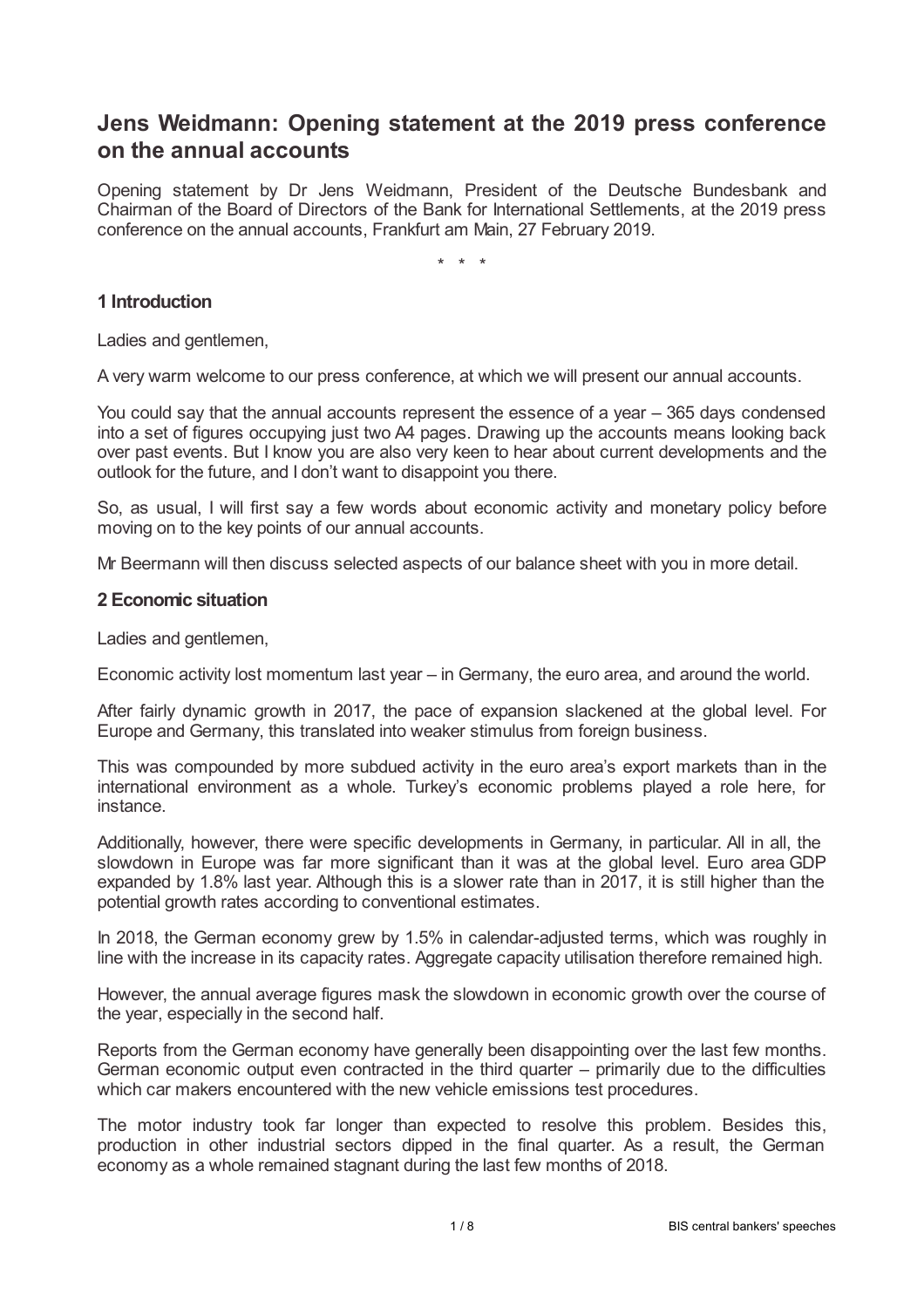New manufacturing orders stabilised at a significantly lower level. And at the current end, the relevant sentiment barometers are pointing to a pronounced cooling of the business climate.

There is plenty to suggest, then, that the dip in growth will continue into this year. As a result, Germany's economic growth will probably lag well behind the potential rate of 1½% in 2019.

We cannot sugar-coat these facts. But nor do I think we should use them to paint too bleak a picture of the outlook for the economy.

The domestic economy depends in large part on the situation in the German labour market. And, as before, this market is in excellent shape.

Unemployment has fallen to 5% (in seasonally adjusted terms) over the last few months – its lowest level since German reunification.

What's more, employment is constantly hitting new record highs: in December, the number of people in employment surpassed the 45 million mark.

And demand for labour by enterprises is still high. For instance, the Institute for Employment Research (IAB) reported a new record last week of around 1.5 million job vacancies.

The sustained improvement in the labour market was also reflected in wage growth – wages rose sharply last year, even after adjustment for inflation.

And inflation was the strongest it has been since 2012. Consumer prices (as measured by the HICP) climbed by 1.9%.

However, the short-term fluctuations in industry or other sectors have only a minor impact on labour market developments, which are influenced more strongly by the underlying cyclical trend over the medium term. As a result, the rise in employment and stronger wage growth will probably continue this year.

Economic growth in Germany is solidly underpinned by favourable financing conditions, rising employment levels and increasing wages. Fiscal easing this year will provide additional stimulus.

In other words, the economy is unlikely to go into reverse; it will probably just not accelerate as quickly in 2019.

I see this as the most likely scenario at present. All the same, this outlook is subject to a fair amount of uncertainty.

#### **3 Uncertaintyand risk**

Over the past few months, many people have begun to worry that increased uncertainty in the economy could curb investment activity, in particular.

<span id="page-1-0"></span>One argument is that it might make sense for enterprises to delay investment decisions until they have a clearer idea of the situation. $1/2$  $1/2$ 

It's difficult to gauge effects like these accurately. Although various measures have been pointing to a rise in uncertainty over the last few months, some of the indicators remain below their longterm average or do not display any close correlation to aggregate output in the past. This suggests there are no significant dampening influences on economic activity at present.

Even so, uncertainty is always a key issue these days, especially when I meet with entrepreneurs. Perhaps it's affecting business sentiment because it has prevailed for so long.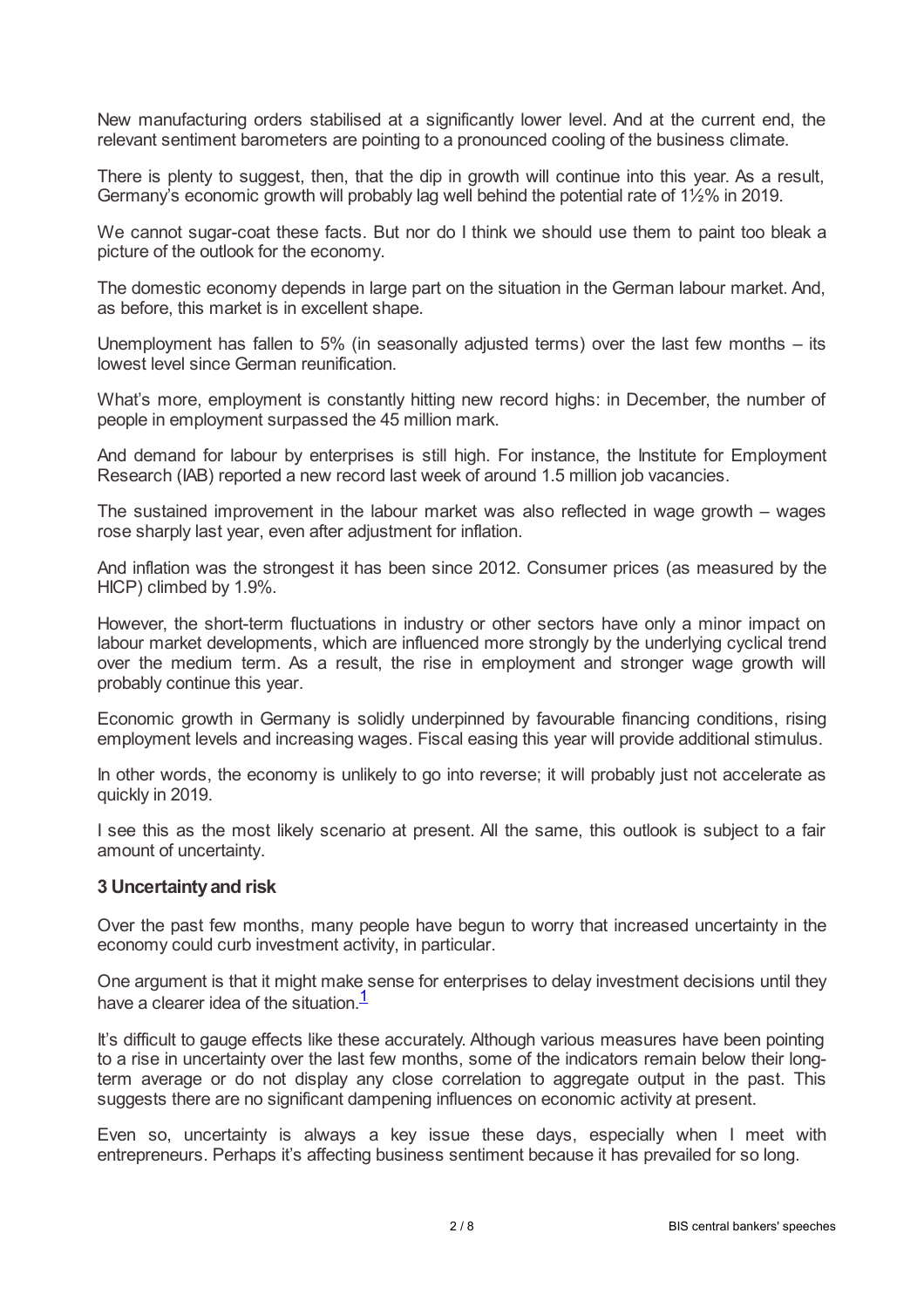Added to this, two political developments with an uncertain outcome could very well end up placing a real burden on the economy.

The first is that the global trade dispute still hasn't been resolved. So there is a continued risk that protectionism might spread worldwide.

What this means is illustrated by the trade dispute between the United States and China. A model-based analysis by the Bundesbank suggests that the already adopted trade barriers could, on their own, shrink both countries' respective output levels by 0.5% over the medium term and diminish world trade by 1%.<sup>[2](#page-7-1)</sup>

<span id="page-2-0"></span>And there is still a threat of extra tariffs on vehicle imports.

The United States has at least joined China and the EU at the negotiating table. If markets are more open after these talks than they were before, this would, in fact, be real progress.

Perhaps these bilateral agreements can prevent the harmful cycle of tariffs and countermeasures from spiralling into a larger conflict. But they certainly can't replace what we've achieved through a rule-based, multilateral trading facility. So it's essential that we maintain and enhance the global trade regime.

The second factor adding to the atmosphere of uncertainty is Brexit. As things stand, the United Kingdom might leave the European Union on 29 March – and it's not yet clear whether this will be with or without a withdrawal agreement.

<span id="page-2-1"></span>The Bank of England (BoE) has simulated a large number of different scenarios, $3\overline{3}$  $3\overline{3}$  which also reflects the wide range of potential macroeconomic effects.

If the close economic partnership between the UK and the EU can be maintained, the British economy could actually perform better than is generally believed at the moment.

On the other hand, the BoE is warning that a disorderly Brexit could trigger short-term trade disruptions and the risk of a severe recession in the UK. In the worst case scenario, UK GDP might slump by as much as 8%. This would also affect the economy in the euro area and Germany.

Early on in the process, German banking supervisors strongly urged credit institutions to prepare for a disorderly Brexit. And this has paid off – as far as we are aware, institutions have made good progress with their preparations and some have already successfully completed them.

Most British banks that need a licence for their units based in the euro area have received them or are likely to do so by 29 March. This will allow them to maintain their business relationships with their EU customers.

Atotal of 16 credit institutions have decided either to relocate units to Ger-many or to significantly expand their existing business here.

### **4 Monetarypolicy**

Let's move on to monetary policy.

The biggest decision of last year was made in December, when the ECB Governing Council decided to cease net asset purchases at the end of the year. This decision marks the first step on the long road towards monetary policy normalisation.

Under the asset purchase programme (APP), the Eurosystem purchased securities worth a total of just under €2.6 trillion.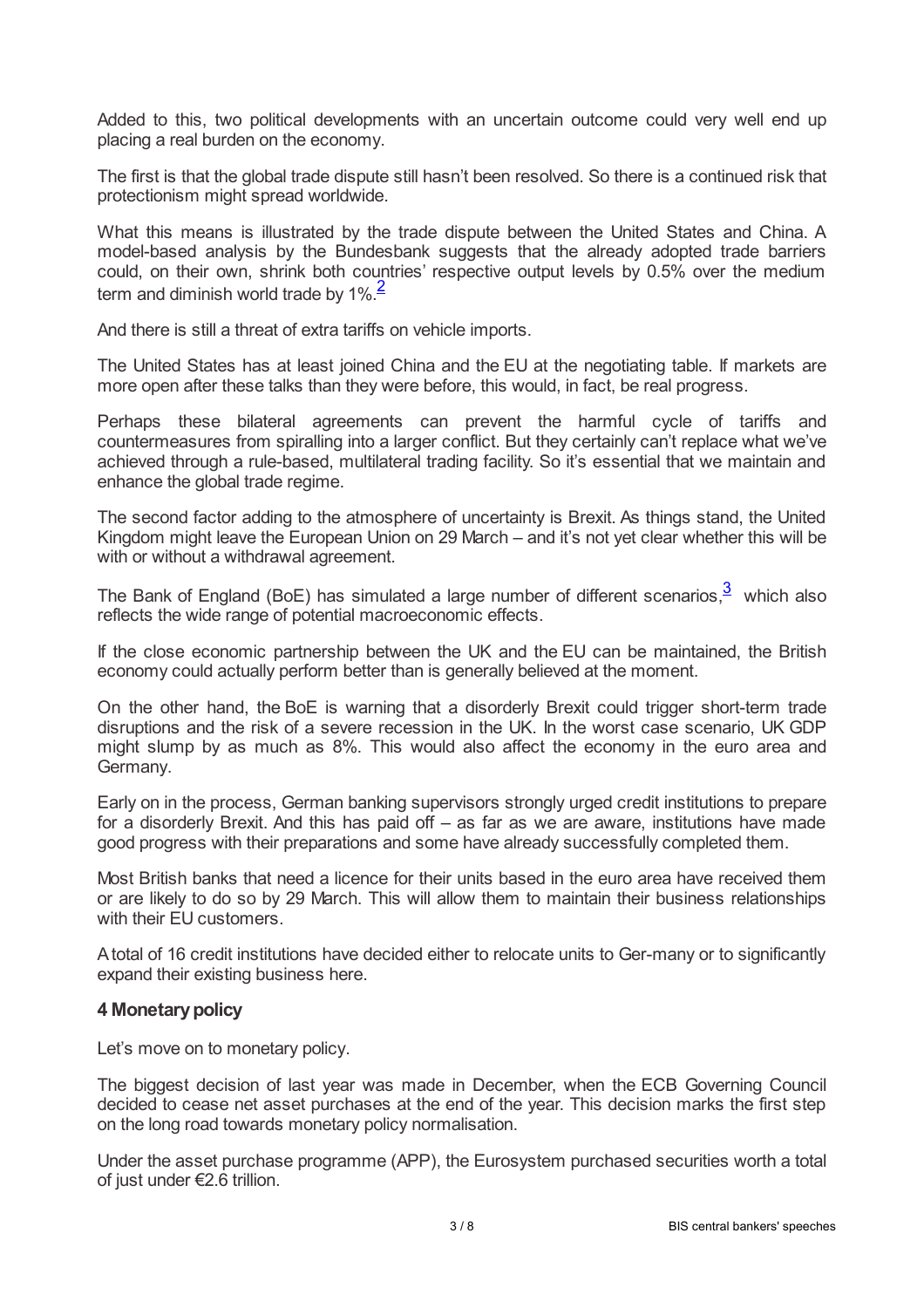While net asset purchases may have come to an end, the programme itself is still ongoing. This is due to the fact that principal payments from maturing securities will be reinvested in full until further notice. As a result, the total volume of securities on the Eurosystem's books will remain steadfastly high. And it is this stock of assets that gives the programme its economic impact.

On top of this are the persistently low key interest rates. The ECB Governing Council expects these to remain at their present levels at least through the summer of 2019, and in any case for as long as necessary.

Having interpreted the data, market participants currently believe that the ECB's first key interest rate hike may be delivered later than was anticipated even in early December. Taken in isolation, this expectation is depressing capital market rates, thus supporting financing conditions for enterprises.

This also shows that our state-contingent forward guidance serves as an autopilot of sorts: more or less automatically, it triggered a response from market participants – all without monetary policymakers getting involved.

All in all, then, monetary policy in the euro area remains exceptionally ac-commodative. This is shown by various measures of monetary policy ac-commodation, such as short-term real interest rates or the divergence of Taylor interest rates from the policy rate. At present, they are close to the values measured at the height of the crisis.

The next steps towards normalising monetary policy will depend on how the inflation outlook evolves in the euro area.

ECB staff will present their macroeconomic projections next week. I will leave it to them to say more on this topic.

However, it is clear to me that short-term fluctuations in the oil price – such as the sharp decline at the end of 2018 – as well as revised growth expectations for 2019 may have a temporary impact on the inflation outlook.

Remember, though, that the ECB Governing Council defines price stability as a medium-term measure, so we would do well to look beyond these fluctuations. As things currently stand, the persistently upbeat labour market conditions and strong wage growth will strengthen the underlying upward price pressures in the euro area in the medium term.

The question currently at the forefront of monetary policymakers' minds is how to make decisions in the face of uncertainty.

The recommendation typically made in the academic literature is to exercise caution when conditions are uncertain. If very different scenarios appear plausible, monetary policymakers need to make sufficiently robust decisions and not overreact in their response to the ups and downs of isolated indicators.

If, however, there is a risk of a scenario materialising that would have devastating consequences, it may be appropriate to take preventive policy-based action to avert the threat. For example, monetary policymakers made the right move during the financial crisis when they responded swiftly and decisively to stave off a deflationary downward spiral of declining prices and wages.

But deflation is not a cause for concern at this time. According to our calculations, the marketbased probability of deflation is a mere 1.5%. While market-based, long-term inflation expectations for the euro area may have dipped in recent months, survey-based measures remain in the range of below, but close to, 2%.

Risks that should not be ignored also include the adverse side effects of exceptionally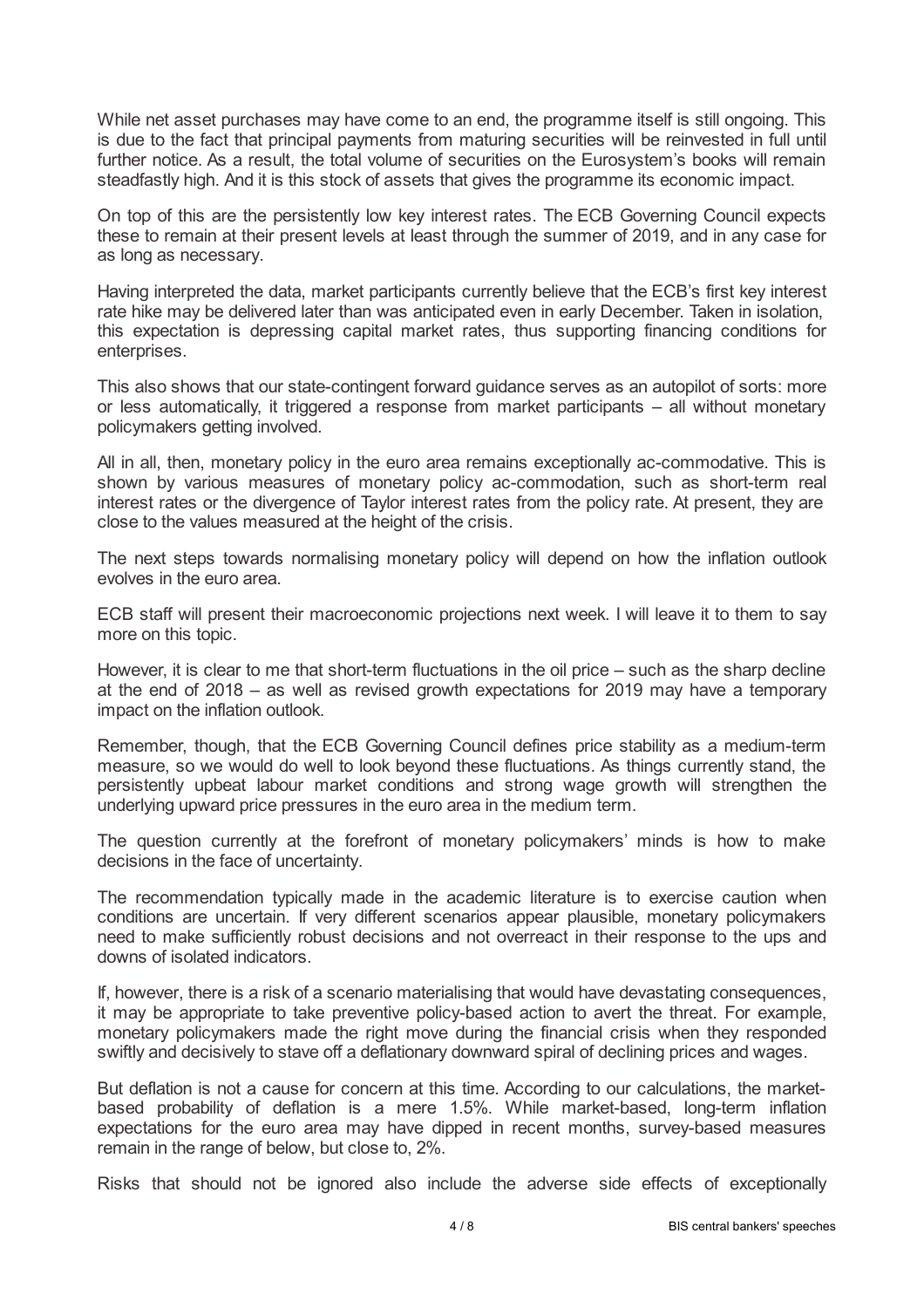expansionary monetary policy. During the financial crisis, we witnessed the way in which the risks to financial stability can affect economic development and ultimately take their toll on price stability, too.

In all likelihood, the normalisation of monetary policy will be a gradual pro-cess lasting several years. From my point of view, this makes it important to continue along this path, should the inflation outlook permit it.

In this context, we need to keep an eye on more than just the risks to financial stability which can build up in a persistent low interest rate environment. Going forward, monetary policymakers' capacity for effective intervention should not be ignored, either.

If, contrary to expectations, there is a significant deterioration in the outlook for inflation, the Eurosystem has a range of monetary policy instruments at its disposal. However, this nonstandard toolkit's cost-to-benefit ratio differs from that of standard monetary policy. In this respect, the trade-off between the effectiveness of certain instruments and their side effects may be worse than it was in the past and could ultimately leave little room for manoeuvre.

### **5 Public finances**

Furthermore, it needs to be clear that monetary policymakers' focus is on safeguarding price stability. In the event of a major economic shock, fiscal policymakers would doubtless also be called upon to take action.

Under existing fiscal rules, euro area countries with sound public finances would likewise have the opportunity to do so.

Unfortunately, many countries have failed in recent years to take advantage of the low interest rates and favourable economic conditions to sufficiently improve the sustainability of their government finances and scale back their high debt ratios. I fear that this has been a missed opportunity to make hay while the sun shines.

Failure to comply with the ceilings for the deficit and debt ratios defined in the Stability and Growth Pact has been a far-too-frequent occurrence:

- Since the introduction of the euro, participating countries have exceeded the reference value of 3% for budget deficits in just under 40% of all cases.
- When it comes to the debt ratio, the results are even more sobering: euro area countries failed to comply with the limit of 60% of GDP in well over half of all cases.

In 2018, too, euro area government debt fell only moderately in spite of the favourable economic environment and extremely low interest rates. Only ten euro area countries achieved a debt ratio of below, or at least close to, the 60% ceiling.

Sound public finances are a key foundation for a stability-oriented monetary policy. They are also vital in tackling the substantial, foreseeable impact of demographic change.

In Germany, the statutory pension insurance scheme, in particular, is coming under pressure.

Right now, the issue frequently at the heart of the debate is the pension level. The consensus previously reached on the topic involved cutting state pensions over time while encouraging the adoption of supplementary private pension provisioning. In principle, I still believe this to be a sensible approach and would like to caution emphatically against allowing today's highly favourable financial situation to cause us to lose sight of tomorrow's problems.

In particular, a sustainable overall concept needs to take account of both social contributions and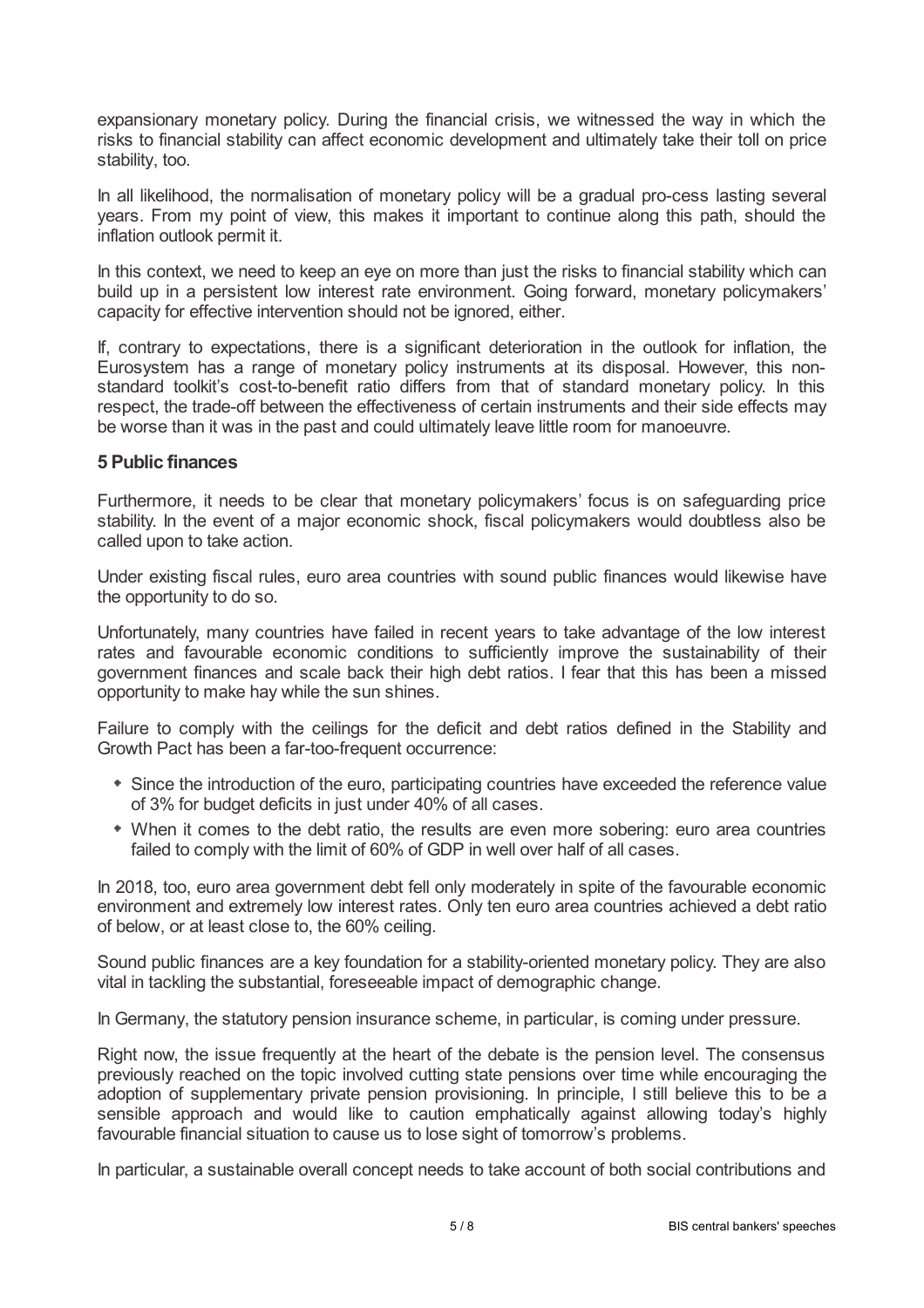the tax burden. Excessively high tax and social contribution rates stunt employment. In this context, the labour supply is already being negatively affected by demographic trends.

In future, the priority must be to boost employment. In view of this, the Bundesbank has been signalling for quite some time that, given increasing life expectancy and improved physical health in old age, it would make sense to further raise the statutory retirement age.

If the ratio of time in employment to time in retirement were to be kept broadly constant, this would not put future pensioners at a disadvantage. It would simply mean that static contribution periods are not accompanied by longer and longer pension-drawing periods.

All in all, I believe that the current basic tenet of the statutory pension insurance scheme – the principle of equivalence – is the best way forward here. The more an individual pays in, the bigger their pension will be. Social benefits independent of pensions should be financed out of general taxation in a transparent and comprehensible manner. The same applies to any top-up of the basic pension, which forms part of the coalition agreement and was recently the subject of discussion.

# **6 Stoking the engines of economic growth**

Ladies and gentlemen,

Alongside sound public finances, stoking the engines of economic growth should be right at the top of the political agenda.

In this regard, too, Germany is faced with particular challenges due to demographic change. The Bundesbank estimates that the labour supply (labour force potential) will already be in decline as of 2022. At that point, the migration gains will no longer be sufficient to compensate for the effects of ageing.

In recent years, labour has supported potential growth by around  $1\frac{1}{2}\%$  – also due to high levels of immigration. However, from 2021, it is likely that labour will cause potential growth to gradually decline – to as low as just under 1% by 2028, to be precise.

One possible lever that policy-makers could adjust is the labour force participation rate. By having a higher propensity to work, older people, in particular, as well as migrants can help to stabilise the overall supply of labour.

Furthermore, the ratio of women working part-time in Germany remains considerably higher than the EU average. Better provisions for supervising children or people in need of nursing could promote a greater supply of labour.

In the light of an ageing population, it will be even more important in the fu-ture than it is today for each potential worker to be able to bring their skills onto the labour market.

Beyond the labour supply, the welfare of our society is vitally dependent on how much each individual worker can produce.

In my opinion, the role of the state is to create favourable conditions for private enterprises to offer innovative and consumer-oriented products and services. Not least, competition ensures that consumers and employees can also share in the gains in prosperity that have been generated.

Competition for customers leads to lower prices; competition for labour to higher wages. Competition also fuels innovation, as enterprises can – at least for a time – gain an edge over competitors by creating new products. This widened offering in turn benefits the consumer.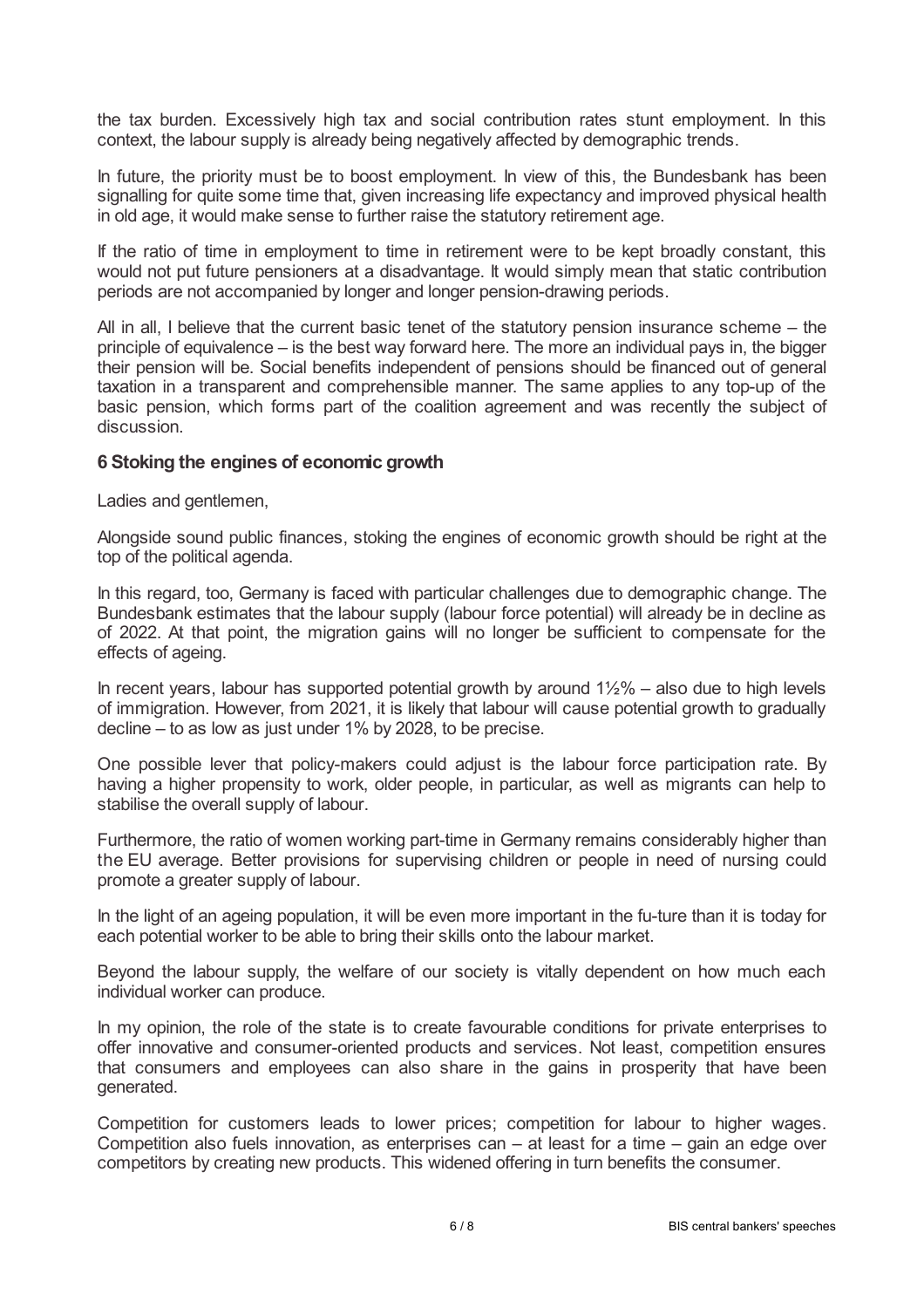<span id="page-6-0"></span>Open markets foster competition. The European single market is the best example of this. Studies show that prosperity in Europe has risen substantially.<sup>[4](#page-7-3)</sup>

For this reason, the state should eliminate competitive distortions and rectify market failures. In the past, however, governmental control and insulation have not proven themselves to be good levers for increasing productivity and prosperity. The state is certainly not the better entrepreneur.

I believe that the size of enterprises is also the result of private sector deci-sions and market forces. Small and medium-sized firms, in particular, with their "hidden champions" are one of the strengths of our economy.

They do not owe their success to governmental guidance. Incidentally, this also applies to the awe-inspiring rise of certain international tech companies.

And, finally, we should not jeopardise the prosperity gains that result from the close economic integration with our partner countries. This also includes international value chains in which enterprises focus on products with manufacturing processes that offer them comparative advantages.

The German economy in particular thrives on openness. Last year, German businesses exported goods and services with a total value of almost €1,600 billion around the world. This corresponds to nearly half of the country's GDP.

The counterpart to the export of goods is the export of capital.

The level of German direct investment abroad rose in 2016 to around €1,100 billion. More than half of this total was invested in our partner countries outside of the EU. This also has positive repercussions for economic growth in Germany. Studies show that investment abroad leads to additional investment at home.<sup>[5](#page-7-4)</sup>

<span id="page-6-1"></span>Conversely, there were almost 17,000 companies with foreign capital interests active in Germany in 2016. Foreign investors held direct investment stocks totalling nearly €500 billion. They generated turnover of around  $\epsilon$ 1,500 billion and employed 3 million people.

Direct investment coming from Germany and coming into Germany are essential to prosperity in our open economy.

In sensitive sectors, there may be legitimate security concerns. However, US foreign trade policy in particular shows that the line between these concerns and protectionist motives is not always objective and clear-cut.

And, of course, state-owned businesses can distort international competition. But we must respond by strengthening market forces and not by weakening them at home as well.

### **7 Annual accounts – profit and risk provisioning**

Ladies and gentlemen,

I would now like to move on to our annual accounts.

On the assets side, the monetary policy purchase programmes were again the key driver of balance sheet growth, followed by liquidity inflows from other European countries.

On the liabilities side, the euro balances of resident and non-resident investors recorded the largest increases.

The profit and loss account for the 2018 financial year closed with a net profit of €2.5 billion. This